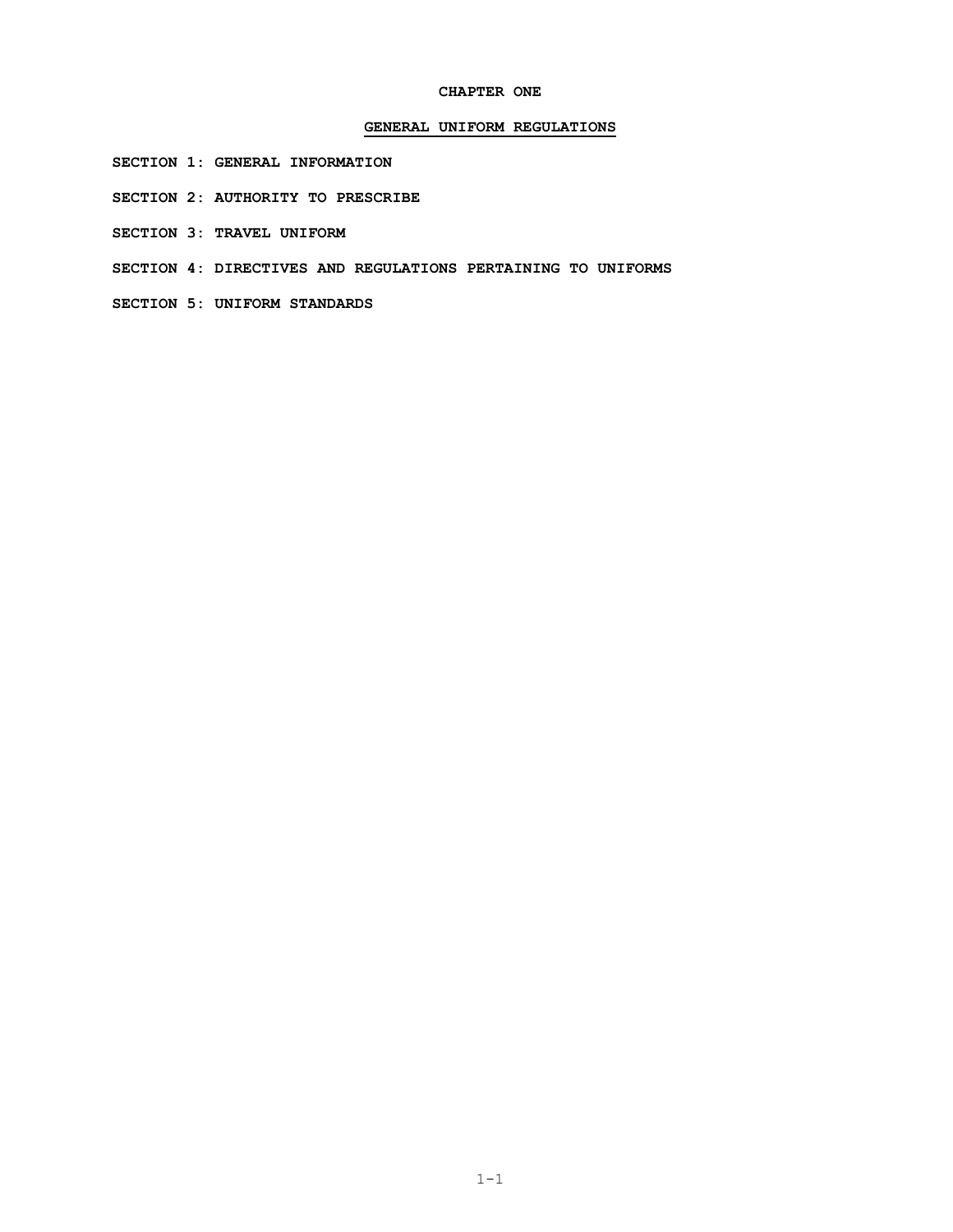THIS PAGE INTENTIONALLY LEFT BLANK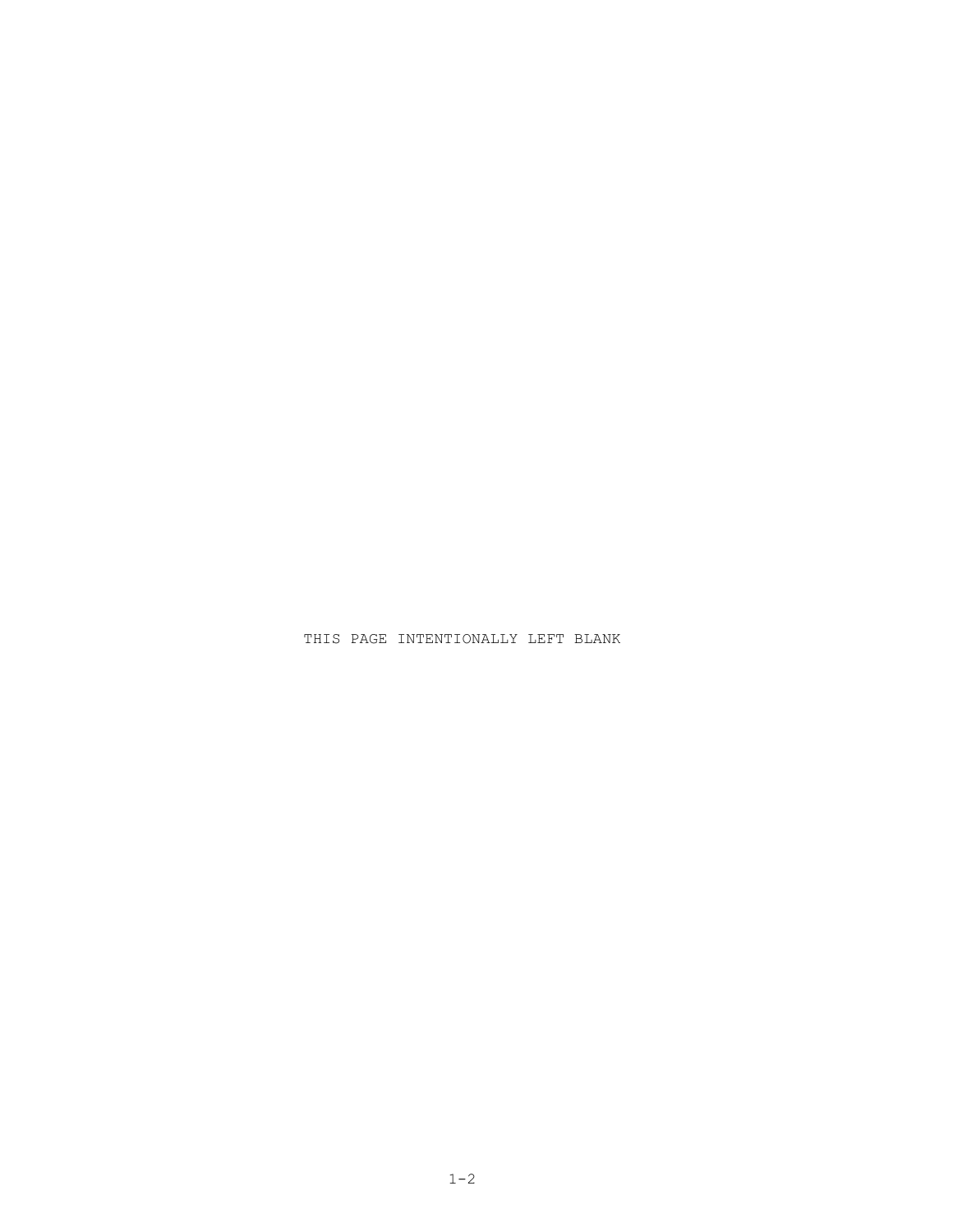## **GENERAL UNIFORM REGULATIONS**

# **SECTION 1: GENERAL INFORMATION**

# 1100 **GENERAL INFORMATION**

- 1101 **POLICY.** The purpose of the U.S. Naval Sea Cadet Corps Uniform Regulations is to: (1) Provide descriptions of all authorized U.S. Naval Sea Cadet Corps (NSCC) and Navy League Cadet Corps (NLCC) uniforms and components. (2) Provide guidance for prescribing uniform wear in order to present a uniform image across the NSCC. (3) Ensure that NSCC personnel present a proud and professional appearance that will reflect positively on the individual, the NSCC, the maritime services, and the United States. The Executive Director will periodically issue changes and updates to these regulations, primarily to keep the NSCC uniform policy consistent with the U.S. Navy's and to meet the organization's requirements.
	- 1. **Applicability**. The provisions of this manual apply to all enrolled personnel (adults and cadets) who are authorized to wear the NSCC Officer/Cadet Uniforms or the Alternate Uniform. NSCC personnel (officers, instructors, midshipmen and cadets) are authorized to wear appropriately modified versions of some, BUT NOT ALL*,* uniforms prescribed in U.S. Navy Uniform Regulations (NAVPERS 15665 Series). The modifications will be such as to clearly identify the wearer as a member of the Naval Sea Cadets Corps. Wearing of uniforms, insignia or other uniform devices not specifically addressed in this or other NSCC manuals or instructions is prohibited.
	- 2. **Definition**. Uniform the dress of a unique or distinctive design, worn by members of a particular group, and serving as a means of identification. Uniformity within the unit is paramount. It is the Corps' goal to have all unit members in like uniforms. The very word "uniform"-one form, implies a desire for a common, correct and appropriate dress for military attire.
- 1102 **HISTORY**. Since its inception in 1962, the Naval Sea Cadet Corps has had the honor and distinction of wearing the uniforms of the United States Navy. This uniform carries with it a long history and a sense of tradition. As the uniforms of the Navy continue to evolve, the Naval Sea Cadet Corps will continue to follow.
- 1103 **ENFORCEMENT**. These regulations describe the authorized NSCC/NLCC uniforms. NSCC uniforms are distinctive visual evidence of the authority and responsibility vested in the Naval Sea Cadet Corps by the Navy. The Executive Director is the prescribing authority that determines when and where the uniforms in this manual are appropriate to wear. Uniforms and components shall only be worn as described in these regulations. Additionally all NSCC personnel are required to comply with published height/weight standards so as to appropriately reflect the respect for our country's and our Navy's uniform.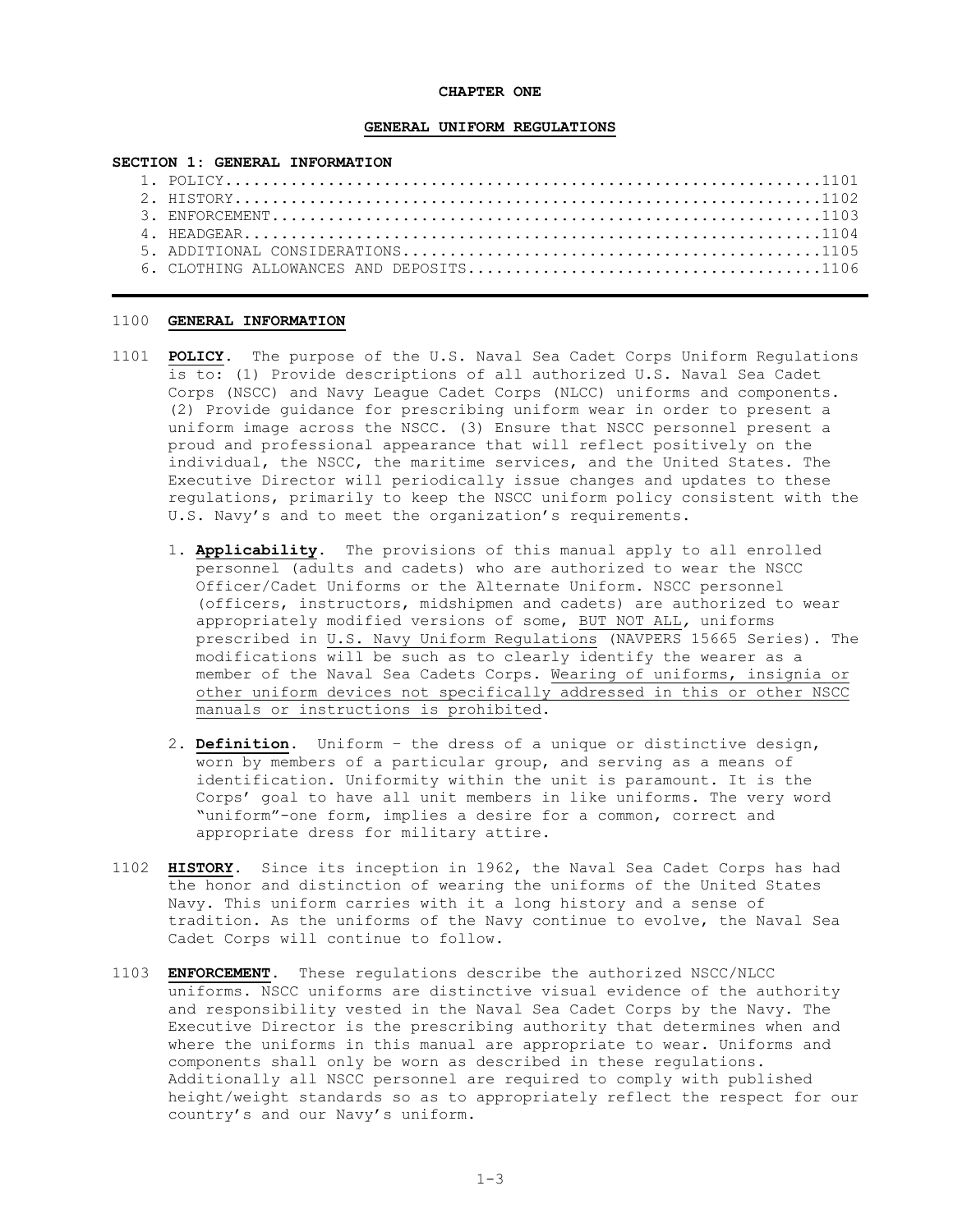# 1104 **HEADGEAR**

- 1. **General.** The cap or hat is considered an integral part of the uniform. Uniform headgear will not be required to be worn when ships are at sea outside harbor limits, except on specific watches or on special ceremonial occasions specified by the Commanding Officer or appropriate authority. Uniform headgear shall be worn in port or at drill locations, with suitable relaxations for appropriate work or when safety prohibits wear.
- 2. **Outdoor Wear**. When outdoors, personnel in uniform shall remain covered at all times except when ordered to uncover, or during religious services not associated with a military ceremony. Personnel remain covered during invocations or other religious military ceremonies such as change of command, ships' commissioning and launchings, and military burials, etc. The chaplain conducting the religious ceremony will guide participants following the customs of their church.
- 3. **Indoor Wear.** Indoors, personnel will normally remain uncovered at all times unless directed otherwise by appropriate authority for a special situation/event. An NSCC officer or cadet in a duty status and wearing a guard belt may only remove headgear indoors when entering dining, medical, FOD hazard areas or where religious services are being conducted.
- 4. **Special Circumstances.** Personnel are permitted to remove their cap or hat when traveling inside a private automobile off base. A cover shall be mandatory when entering/leaving or within a military installation, except where the wearing of the cap by the driver is impracticable or hazardous, and the good judgment of the individuals concerned may require the cap to be removed. A military cover may be removed when riding a bicycle or motorcycle on or off base. A safety helmet is required in its place.

# 1105 **ADDITIONAL CONSIDERATIONS**

- 1. **Unique requirements.** NSCC personnel should reference U.S. Navy Uniform Regulations (NAVPERS 15665[Series]) or host military commands for amplification of certain uniform issues, such as uniform fabric or other restrictions associated with the wearing of NSCC uniforms aboard ships.
- 2. **Demeanor in Uniform.** It is inappropriate for NSCC personnel, while in uniform, to walk or stand with their hands in their pockets, use any tobacco products, consume beverages or food, or wear headphones while walking in uniform, as it detracts from military smartness. The use of mobile phones or personal electronic devices should never interfere with the ability to render a proper salute, interfere with operations security, or personal safety.
- 3. **Shipboard Wear**. The wearing of certain types of uniforms in a shipboard environment should be considered. Specific items like polyester materials, Corfam/Patent Leather shoes, and skirts require special consideration and should be reviewed and/or approved with the prescribing authority prior to boarding ships.
- 1106 **CLOTHING ALLOWANCES AND DEPOSITS**. NSCC members are not entitled to nor receive any allowance for the purchase of uniforms. A uniform deposit may be collected from the member and will be returned to the individual at the time of disenrollment or discharge when all items issued are returned within a reasonable time.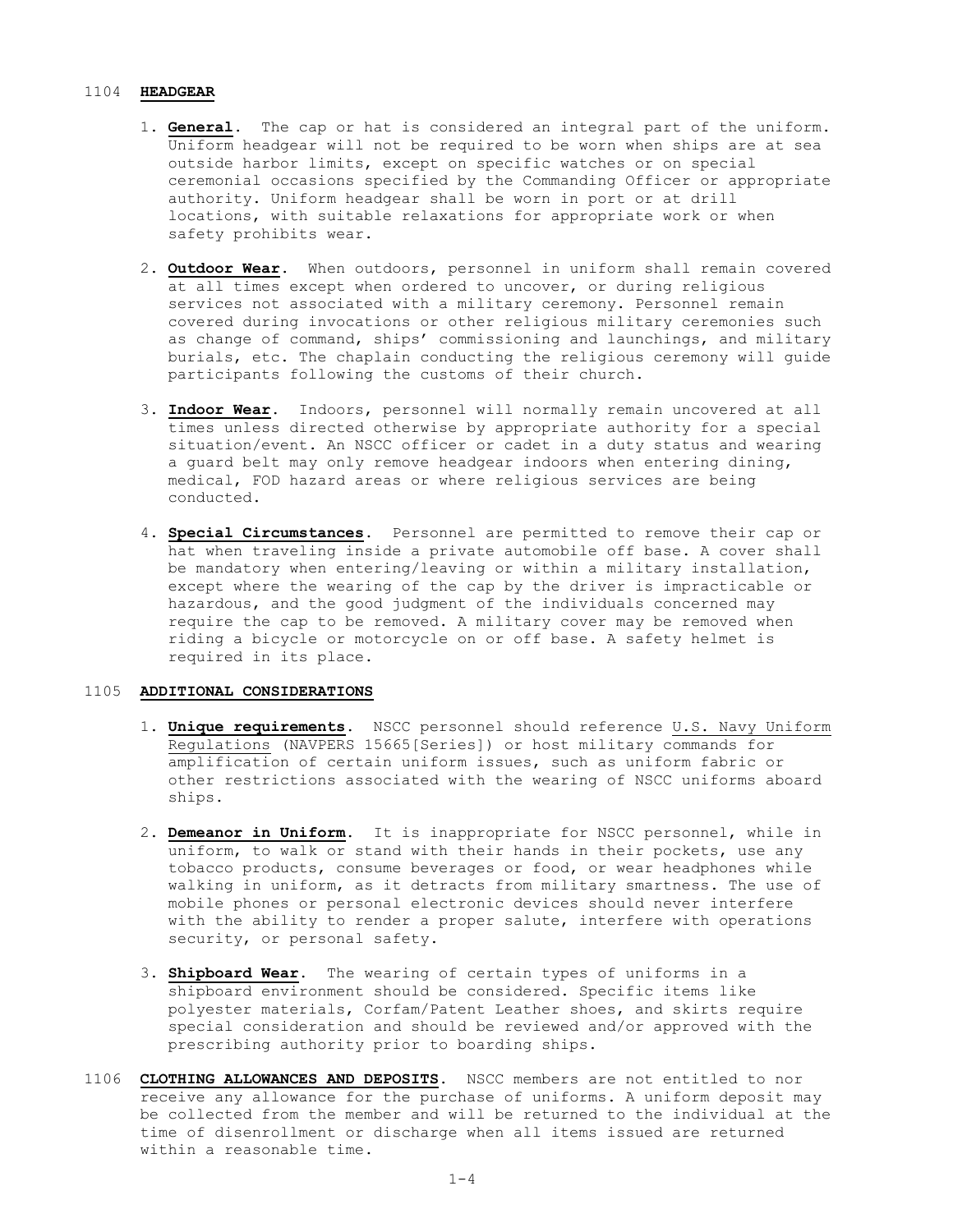## **GENERAL UNIFORM REGULATIONS**

## **SECTION 2: AUTHORITY TO PRESCRIBE**

#### 1200 **AUTHORITY TO PRESCRIBE**

- 1201 **GENERAL**. NSCC personnel shall wear the uniform of their respective rate or rank as prescribed by the designated uniform prescribing authority.
- 1202 **PRESCRIBING AUTHORITY**. In accordance with OPNAVINST 5760.5(Series), the Secretary of the Navy has authorized members of the Sea Cadets to wear appropriately modified versions of the Navy officer, midshipman, and enlisted uniforms as prescribed in the U.S. Navy Uniform Regulations. Additionally, cadets may wear previously authorized Navy uniforms that may not be currently in use. The modifications, designed to clearly identify the wearer as a member of the Naval Sea Cadet Corps, are issued by the Executive Director, Naval Sea Cadet Corps, and approved by COMNAVCRUITCOM. Navy and Naval Reserve personnel, including retired personnel, may wear their Navy uniforms when participating in the program.
- 1203 **CHAIN OF COMMAND**. The chain of command, NHQ Representatives, Regional Directors, and Unit Commanding Officers will ensure compliance with uniform policy, as issued by the prescribing authority. This includes all occasions when personnel are in uniform, whether at drill locations, training evolutions, or transiting to any such evolution.
- 1204 **PRESCRIBED UNIFORMS**. Prescribing authorities select uniforms, the individual does not. It is essential that suitable uniforms for ship and shore, dress and work are prescribed. Each unit commanding officer should consider its unique drill environments, tenant commands, climatic conditions, geographic location and public exposure. Generally, there will be only one uniform of the day authorized for wear at a given time and location. All NSCC personnel must wear either the uniform of the day or alternate uniform prescribed by the activity's prescribing authority. Military and alternate uniforms must be worn within established standards, and civilian attire (when authorized) must present a neatly groomed and socially acceptable appearance. Military and civilian attire must present a neatly groomed and socially acceptable appearance. When warranted by local circumstances, the prescribing authority may prescribe a different uniform. In that case, only the minimum number of uniforms required to meet local conditions will be prescribed. A specific uniform will be prescribed for functions involving the civilian community. Unit Commanding Officers may address special uniform requirements to the Executive Director, if a waiver is necessary, via the chain of command.
- 1205 **REGULATIONS**. To the extent possible, NSCC personnel will conform to the uniform policy established by the local cognizant naval authority. In attempting to comply with local naval authority, and others charged with enforcing uniform policy, NHQ Representatives and Regional Directors should bear in mind that NSCC personnel receive no uniform allowance, or any other reimbursement to defray costs of uniforms. They cannot authorize, locally, the wearing of uniforms that are not authorized in this manual.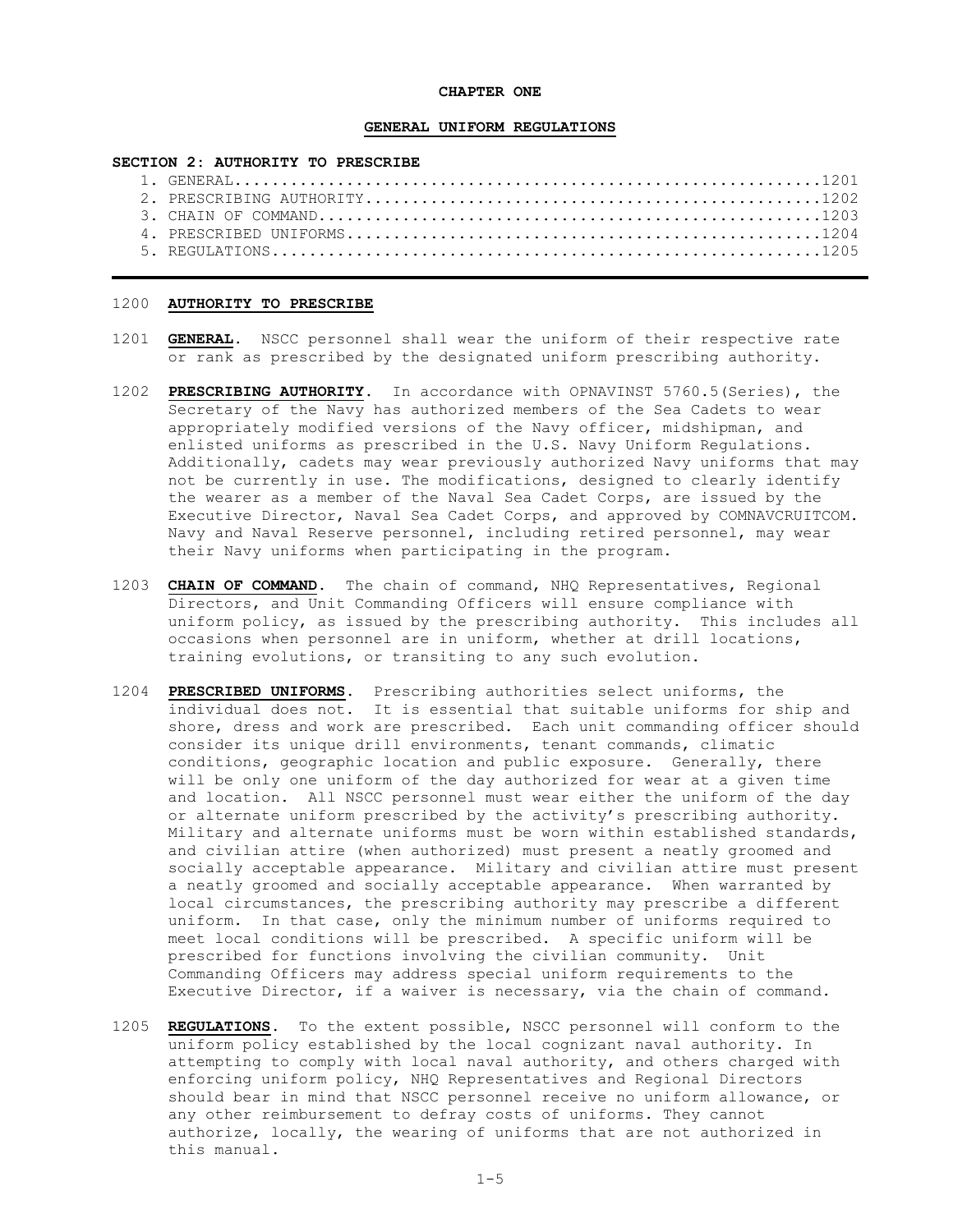THIS PAGE INTENTIONALLY LEFT BLANK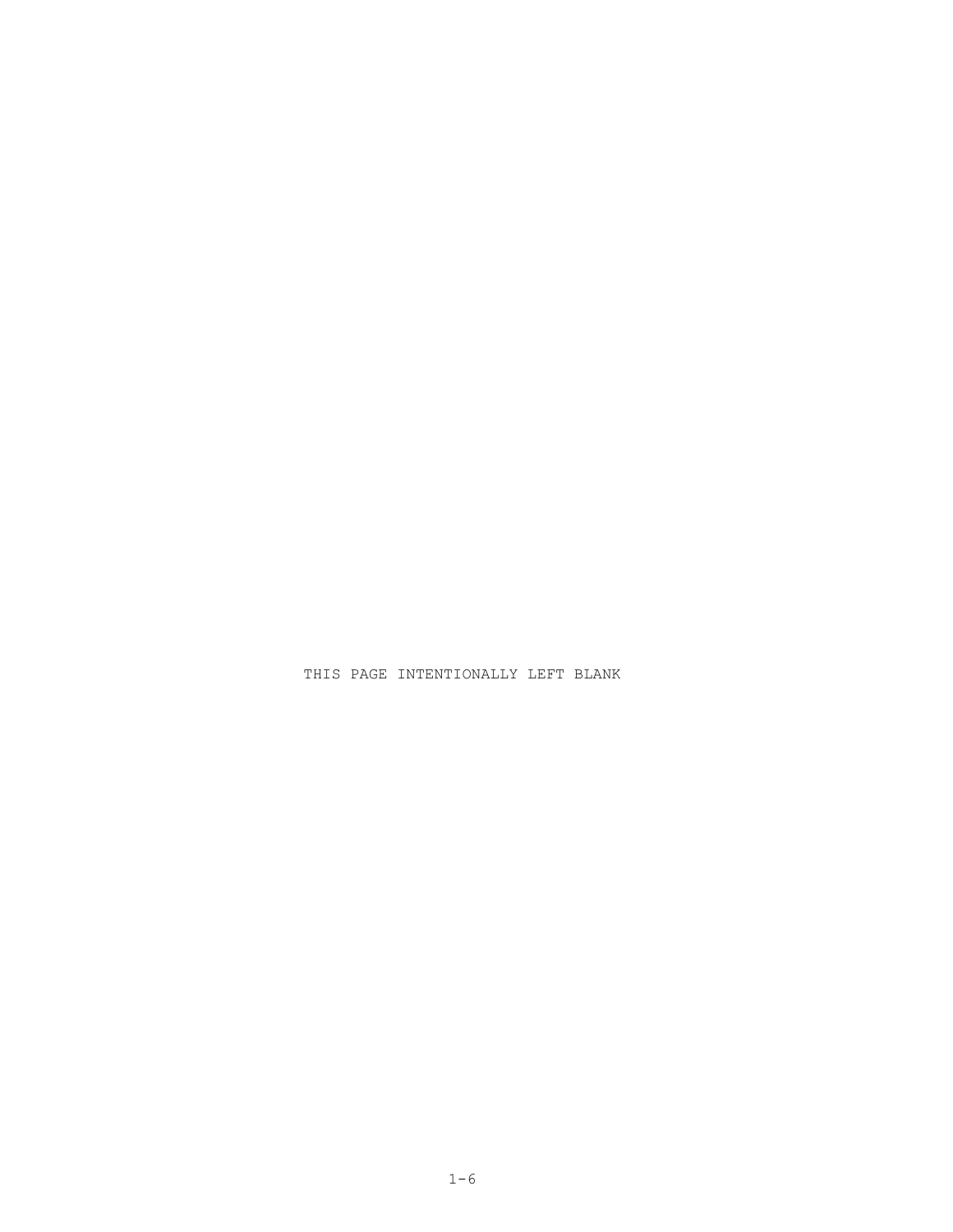## **GENERAL UNIFORM REGULATIONS**

#### **SECTION 3: TRAVEL UNIFORM**

#### 1300 **TRAVEL UNIFORM**

- 1301 **GENERAL**. When traveling to and from drill locations and authorized NSCC activities, the uniform of the day should be worn.
- 1302 **ADVANCED TRAINING**. For travel within a region, wear either the uniform of the day as prescribed for destination or Service Dress uniform for the entire trip. For travel between regions, appropriate civilian attire is authorized. A change to the uniform of the day at destination is required to conduct business, or Service Dress uniform may be worn for the entire trip. Working uniforms are not normally authorized for travel, but Regional Directors may authorize working uniforms within specific geographic regions or situations when warranted by local conditions.
- 1303 **GOVERNMENT TRANSPORTATION**. NSCC personnel traveling aboard any military aircraft, bus, van, etc., will wear the appropriate uniform or civilian attire as prescribed by the aircraft commander, vehicle driver, etc. Those who wear a uniform will observe regional travel requirements. NSCC personnel must ensure that their dress or personal appearance is appropriate for the occasion and conforms to required standards set forth in Chapter SEVEN. Members wearing civilian clothing will ensure it is warm enough for in-flight operations, route and/or destination.
- 1304 **COMMERCIAL TRANSPORTATION**. In line with Navy and Department of Defense policy, when traveling on commercial flights, buses and trains to and from advanced training, NSCC personnel will wear appropriate civilian clothing, unless otherwise directed by appropriate authority. Uniforms will never be worn on international travel. Personnel should verify the uniform of the day at the point of arrival.

# 1305 **COMMUTING**

- 1. **General**. The prescribing authority may authorize working uniforms, for commuting to and from drill locations. Commuting is defined as a direct route from place of residence to place of drill by means of a private vehicle.
- 2. **Authorized Brief Stops**. Working uniforms may also be worn for brief and appropriate stops off-base during commutes, such as:
	- a. Obtaining gas or other essential driving aids
	- b. Picking up/dropping off dry-cleaning;
	- c. Automatic teller machines;
	- d. Picking up vehicles at repair shops or gas stations;
	- e. Drive-thru windows where exiting the vehicle is not required;
	- f. Convenience store or drug stores; and
	- g. Business conducted in financial institutions.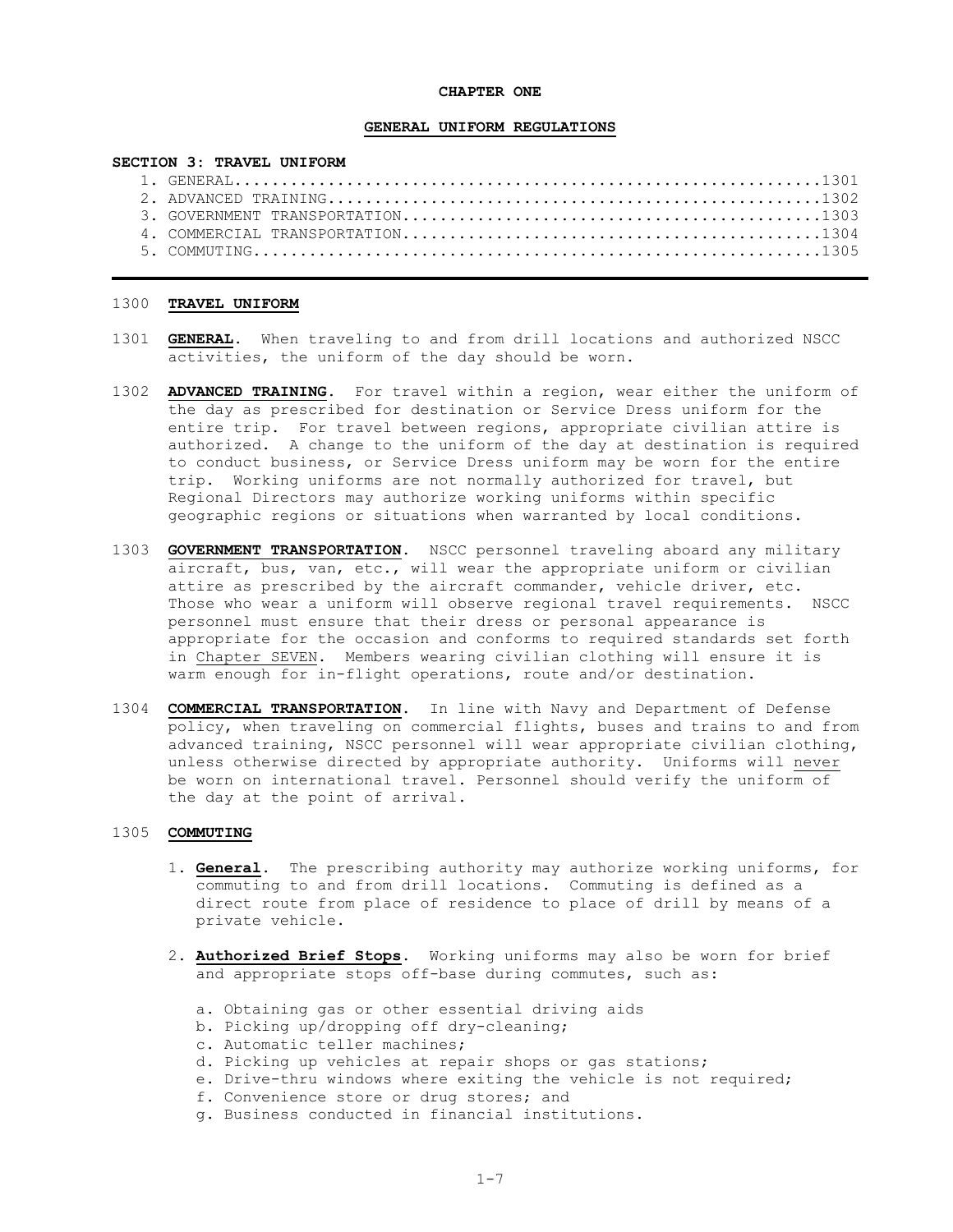## 1305 **COMMUTING (CONTINUED)**

- 3. **Unauthorized Stops**. NSCC members are prohibited from wearing working uniforms as a liberty uniform off-base or during inappropriate circumstances such as:
	- a. Restaurants, pizza parlors, bars, lounges, etc.;
	- b. When dealing with public officials (police, courthouse, attorneys);
	- c. While attending school classes or activities;
	- d. Commercial airports, bus, or train stations for travel or entering to pick up or drop off passengers;
	- e. Retail/rental stores, shopping malls, and shops for shopping or paying bills;
	- f. Grocery stores/supermarkets;
	- g. Movie theaters, mini-golf, or other similar entertainment/ recreational or sporting activities.
- 4. **Organizational Clothing**. Wear of organizational clothing, such as Navy coveralls, foul weather coats, etc., are not authorized while commuting.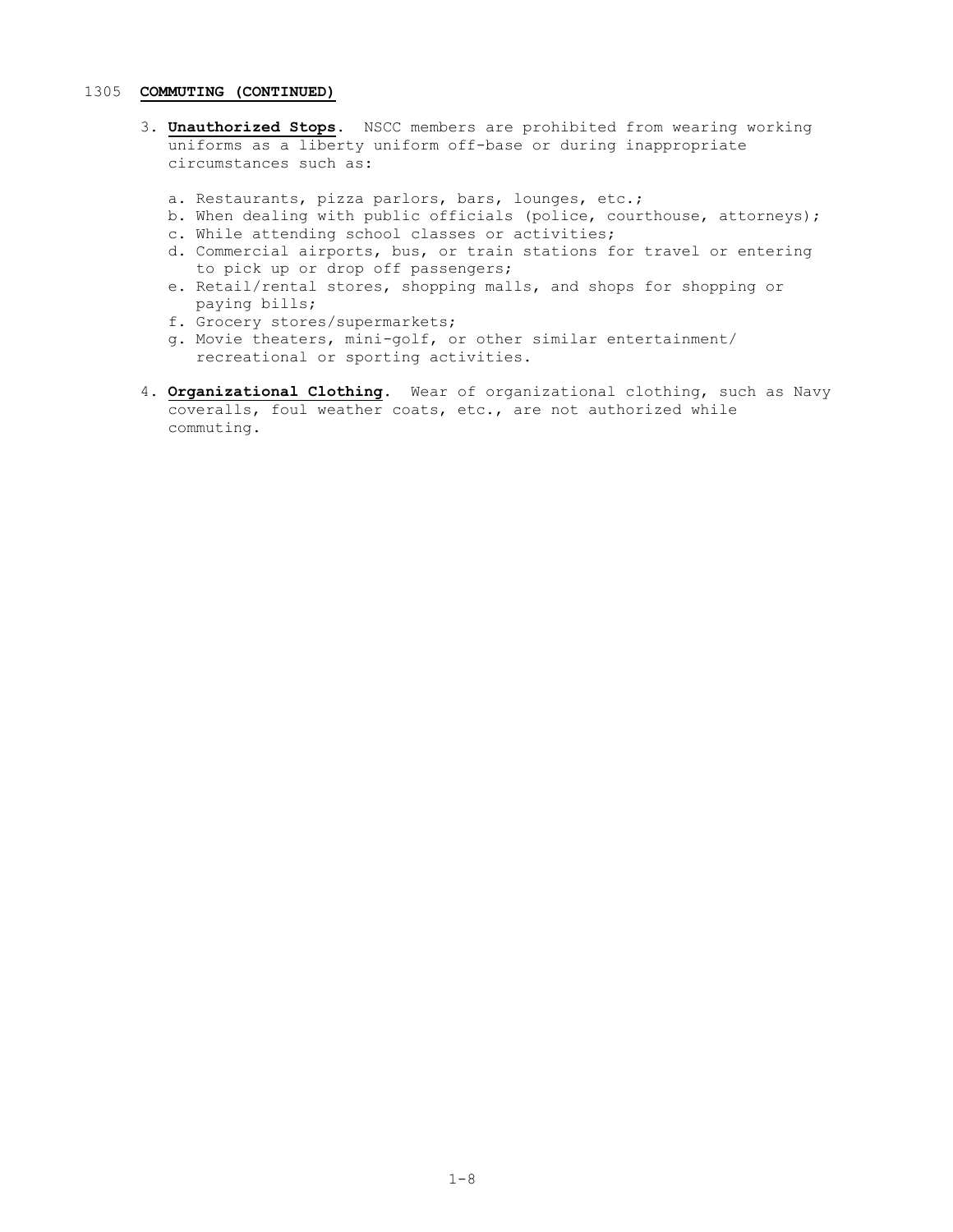#### **GENERAL UNIFORM REGULATIONS**

**SECTION 4: DIRECTIVES AND REGULATIONS PERTAINING TO UNIFORMS**

## 1400 **DIRECTIVES AND REGULATIONS PERTAINING TO UNIFORMS**

- 1401 **GENERAL**. Various regulations and amplifying directives issued by competent authorities govern the wear of Navy uniforms by NSCC personnel.
- 1402 **NSCC REGULATIONS**. NSCC Regulations, Chapter FOURTEEN applies:
	- 1. **Section 1410.1** NSCC cadets, officers, instructors and midshipmen are authorized to wear Navy uniforms appropriately modified by NSCC insignia, so as to clearly identify the wearer as a member of NSCC. Failure to wear the appropriate NSCC insignia is grounds for dismissal from the NSCC.
	- 2. **Section 1411.2** Cadets who willfully fail to comply with NSCC Uniform Regulations will be separated from the NSCC. Commanding officers may take this action without the concurrence of National Headquarters.
- 1403 **OPNAV INSTRUCTION 5760.5 (SERIES)**. The Secretary of the Navy has authorized members of the Sea Cadets to wear appropriately modified versions of the Navy officer, midshipman, and enlisted uniforms as prescribed in the U.S. Navy Uniform Regulations. Additionally, cadets may wear previously authorized Navy uniforms that may not be currently in use. The modifications, designed to clearly identify the wearer as a member of the Sea Cadets, are issued by the Executive Director, Naval Sea Cadet Corps, and approved by COMNAVCRUITCOM. Navy and Naval Reserve personnel, including retired personnel, may wear their Navy uniforms when participating in the program.

## 1404 **DISTINCTIVE INSIGNIA**

- 1. **NSCC Regulations**
	- a. **Section 1430.1**: NSCC insignia will be worn to modify Navy uniforms as prescribed in NSCC Uniform Regulations. Wearing of NSCC insignia is mandatory.
	- b. **Section 1431.2**: The wearing of Navy uniform insignia, other than authorized rank insignia and earned Navy/Coast Guard/DOD ribbon awards, breast insignia and appurtenances, is not permitted.
- 2. **Placement**. Proper type and placement of distinctive NSCC insignia is outlined in Chapter FOUR of this manual.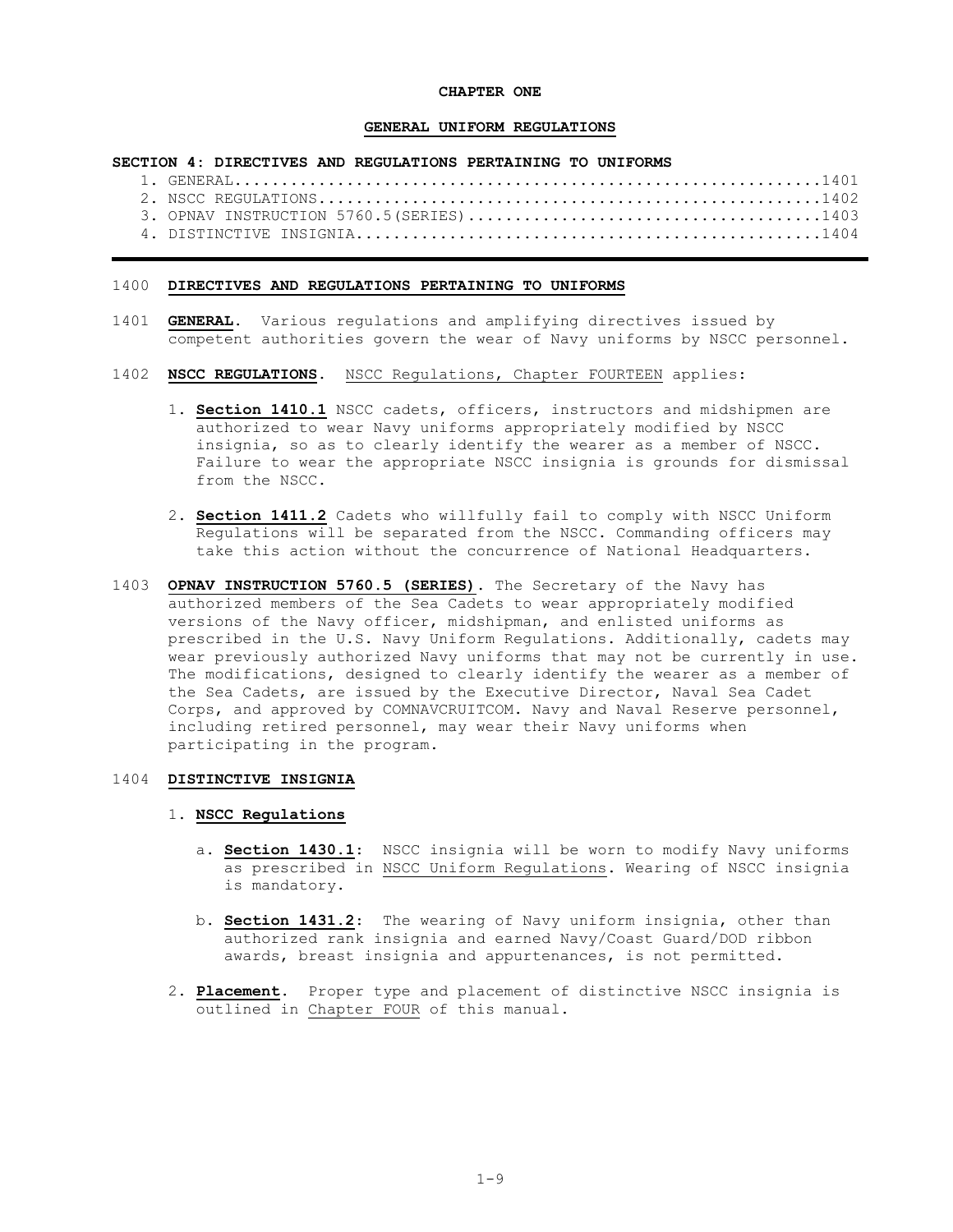THIS PAGE INTENTIONALLY LEFT BLANK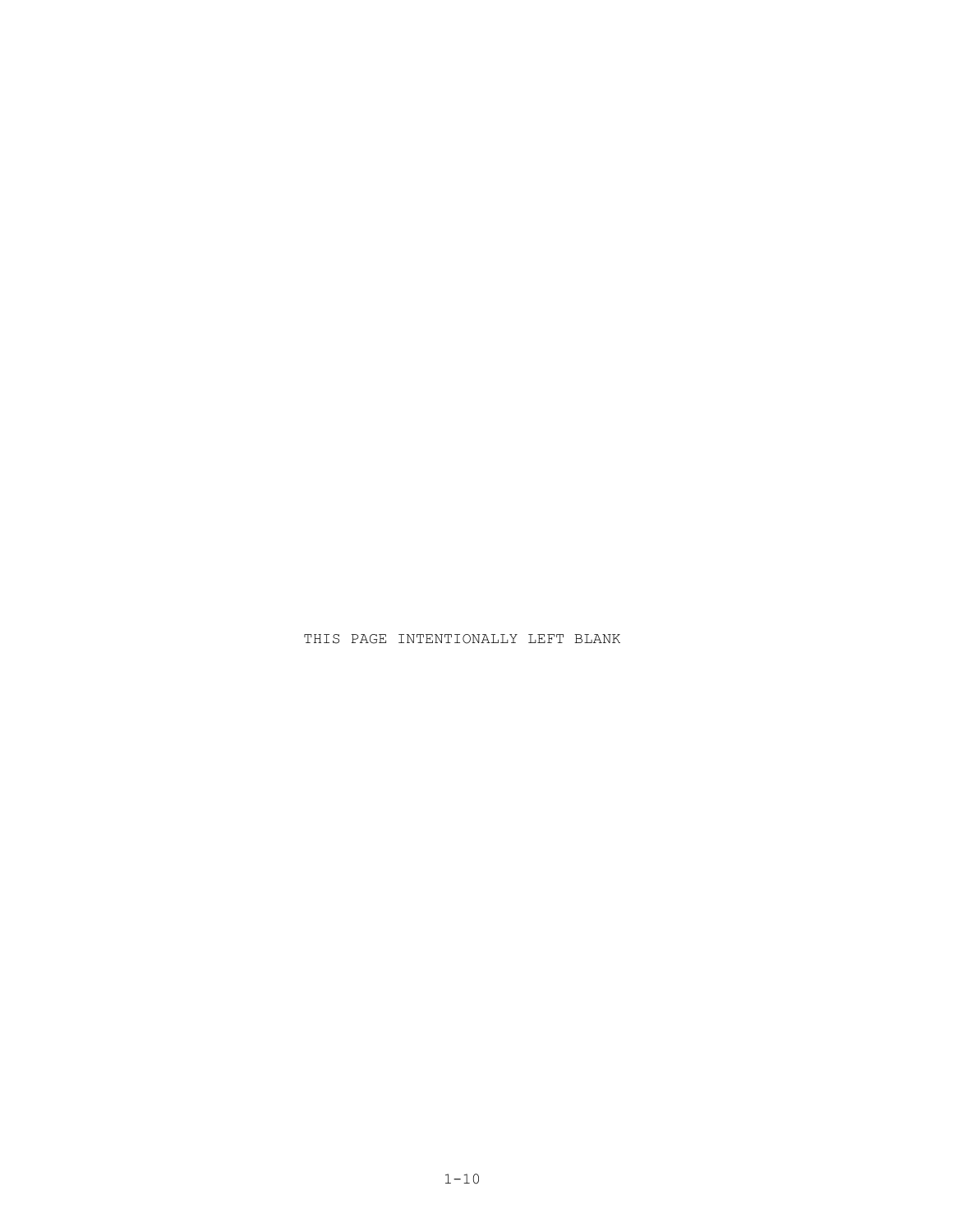### **GENERAL UNIFORM REGULATIONS**

## **SECTION 5: UNIFORM STANDARDS**

### 1500 **UNIFORM STANDARDS**

- 1501 **STANDARD PHRASEOLOGY**. When making official references to the uniforms, insignia, and grooming standards in any official publication, the terms set forth in these regulations shall be used.
	- 1. **Alternate Uniform**. A uniform worn by an NSCC adult volunteer who is not authorized or is unable to wear the military style officer's uniform due to weight standards, medical condition, or other approved reason. The NSCC Alternate Uniform is not civilian attire.
	- 2. **Basic Uniform Components**. Uniform items required as part of the basic uniform. These are the minimum items which must be worn unless the prescribing authority directs otherwise.
	- 3. **Civilian Attire**. Clothing worn by members of the NSCC/NLCC during liberty periods or to evolutions where the wearing of the Navy-style or Alternate Uniform would be inappropriate or cause undo damage to the uniform. The NSCC Alternate Uniform is not civilian attire. Some Nonliberty examples of times when civilian attire versus a uniform is appropriate would be; purchasing supplies for the unit, travel on NSCC business, or attending meetings with the unit sponsor.
	- 4. **Complements Skin Tone**. A conservative color which contributes to the wearer's natural skin tone. Conservative colors are generally inconspicuous and do not detract from a professional appearance in uniform.
	- 5. **Conspicuous**. Obvious to the eye, attracting attention, striking, bright in color, should blend with (not stand out from) a professional appearance in uniform. What is conspicuous on one person may not be noticeable on another. If attention is naturally drawn to or distracted from the professional appearance, it is conspicuous.
	- 6. **Conservative**. Not conspicuous or detracting from the professional appearance while in uniform.
	- 7. **Faddish**. A style followed for a short period of time with exaggerated zeal. Styles are enduring; fads are generally short in duration and frequently started by an individual or event in the civilian community. Fads are generally conspicuous and detract from a professional appearance.
	- 8. **Optional Items**. Uniform items which may be worn with the basic uniform, but which are not prescribable. Optional items may be worn with the basic uniform at the individual's discretion unless otherwise directed.
	- 9. **Phase-Out**. Discontinue wear, no longer issued or authorized**.**
	- 10. **Prescribable Items**. Uniform items which may be directed or authorized for wear with the basic uniform. Prescribable items may be worn with basic uniform at the individual's discretion unless otherwise directed.